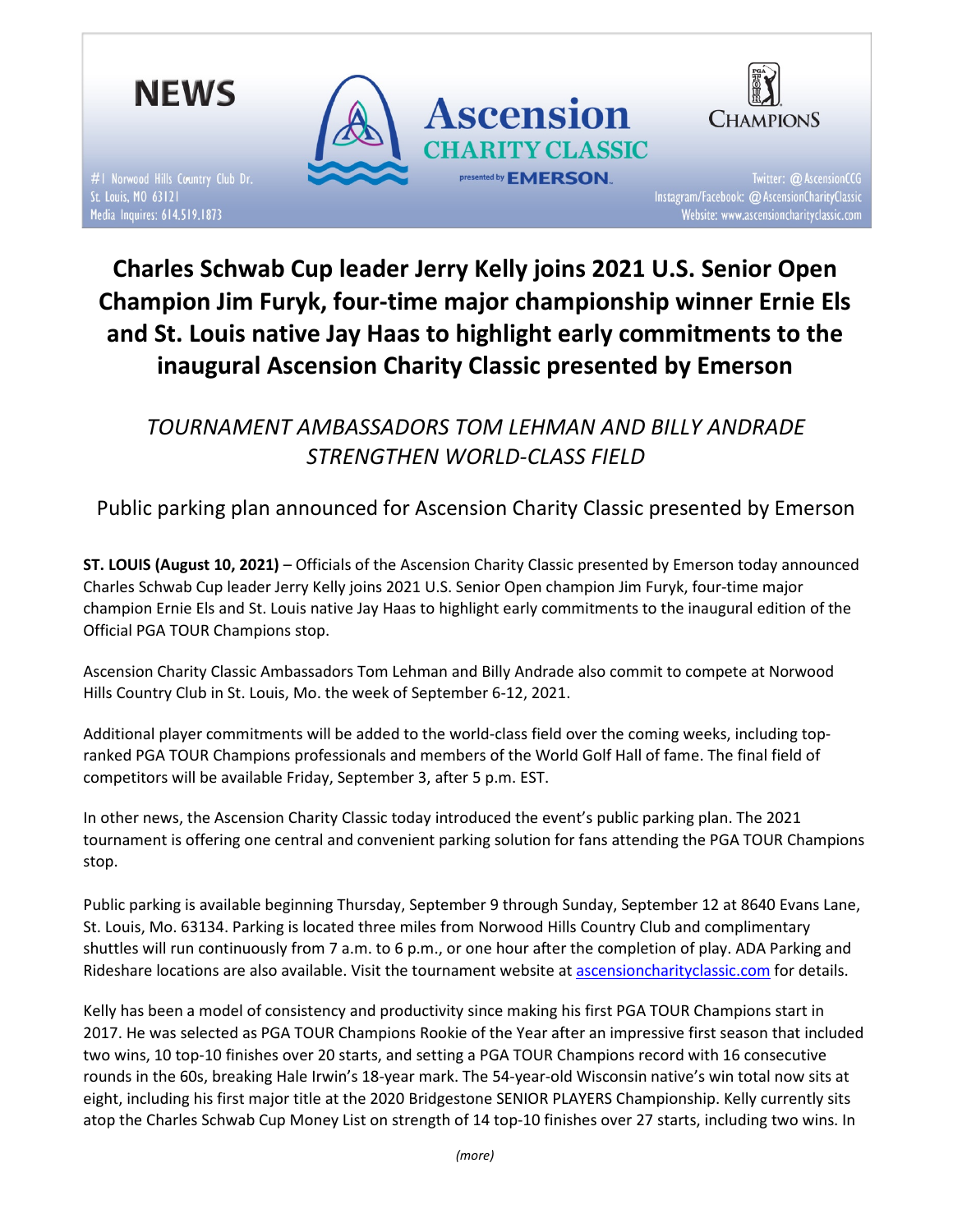Field Announcement Page 2, August 10, 2021

his last four starts he finished first, second, tied for eighth, and sixth. During his PGA TOUR Champions career Kelly has amassed 49 career top-10 finishes to go with \$8,136,107 in prize money.

Furyk, 51, became the 19th player in PGA TOUR Champions history to win his debut with his victory at the 2020 Ally Challenge. He went on to join Bruce Fleisher in September as the only players to win their first two starts on the senior circuit after his win at the PURE Insurance Championship. Phil Mickelson became a member of the exclusive fraternity a month later. Furyk grabbed his third, and most recent, PGA TOUR Champions title at the 2021 U.S. Senior Open Championship in July. The victory marked his first senior major and second overall, adding to his U.S. Open Championship win in 2003. Notably, among Furyk's 188 top-10 finishes on the PGA TOUR was a T-3 effort at the 2008 BMW Championship at Bellerive in St. Louis. Ten years later, again at Bellerive, Furyk—serving as the U.S. team captain—announced the 2018 U.S. Ryder Cup team members. The Florida resident has continued his consistent play since turning 50 by finishing inside the top-25 in all 17 starts of his PGA TOUR Champions career, including 10 top-10 outings. Furyk currently ranks No. 2 on the Charles Schwab Cup Money List and his three wins this season rank No. 1 on TOUR.

Els, 51, made his PGA TOUR Champions debut in January of 2020 with a T-2 finish at the Mitsubishi Electric Championship at Hualalai. He grabbed his first senior victory two starts later at the Hoag Classic. The South African is ranked No. 4 on the Charles Schwab Cup Money List with 14 top-10 finishes during a rookie campaign currently comprised of 26 starts, two wins, two second-place outings and one third-place finish. Els is the owner 47 international victories and 19 PGA TOUR titles, including four major championships—two U.S. Open wins in 1994 and 1997, along with two The Open Championship titles in 2002 and 2012. The "Big Easy" played in the 1992 PGA Championship at Bellerive Country Club in just his second start in a major and finished T-17 at Bellerive in 2008 at the BMW Championship. During his 32 years as a professional golfer, Els is ranked No. 11 in career prize money with more than \$51 million in earnings and in 2015 was named the recipient of the Payne Stewart Award by the PGA TOUR in recognition of character, sportsmanship, and dedication to charitable giving.

Haas burst on to the PGA TOUR Champions scene in 2005 grabbing Rookie of the Year honors and proceeded to win 14 times in his first five years on the senior circuit. In total, he currently has 18 PGA TOUR Champions wins, including three majors and two Charles Schwab Cup titles. The 67-year-old St. Louis native is one of only six players to win the coveted Schwab Cup more than once, and his \$19,359,051 in career PGA TOUR Champions earnings ranks No. 4 all-time. Haas, the 2004 Payne Stewart Award recipient, has nine-career PGA TOUR victories to his credit—with a T-62 effort at the 1992 PGA Championship at Bellerive among his TOUR finishes—and was the 2015 U.S. team Presidents Cup winning captain.

Lehman, 62, claimed five wins on the PGA TOUR, including The Open Championship in 1996. Since joining the PGA TOUR Champions in 2009, he has recorded 12 victories, with three majors. Lehman has logged at least one victory in 9 of his 12 seasons on the senior circuit to go with 88-career top-10 finishes. The Arizona resident is a two-time winner of the Charles Schwab Cup, joining Haas, Hale Irwin, Tom Watson, Loren Roberts and Bernard Langer as multiple winners of the title. In 2010, Lehman received the Payne Stewart Award, the same year he won the Senior PGA Championship.

Andrade enjoyed a successful PGA TOUR career that included four wins, plus a T-12 finish at Bellerive in 1992 at the PGA Championship. The 57-year-old made his PGA TOUR Champions debut in 2014 before a breakout year the following season that consisted of three wins and a fourth-place finish on the money list. With two top-10 finishes this season Andrade is currently ranked No. 51 in Charles Schwab Cup points.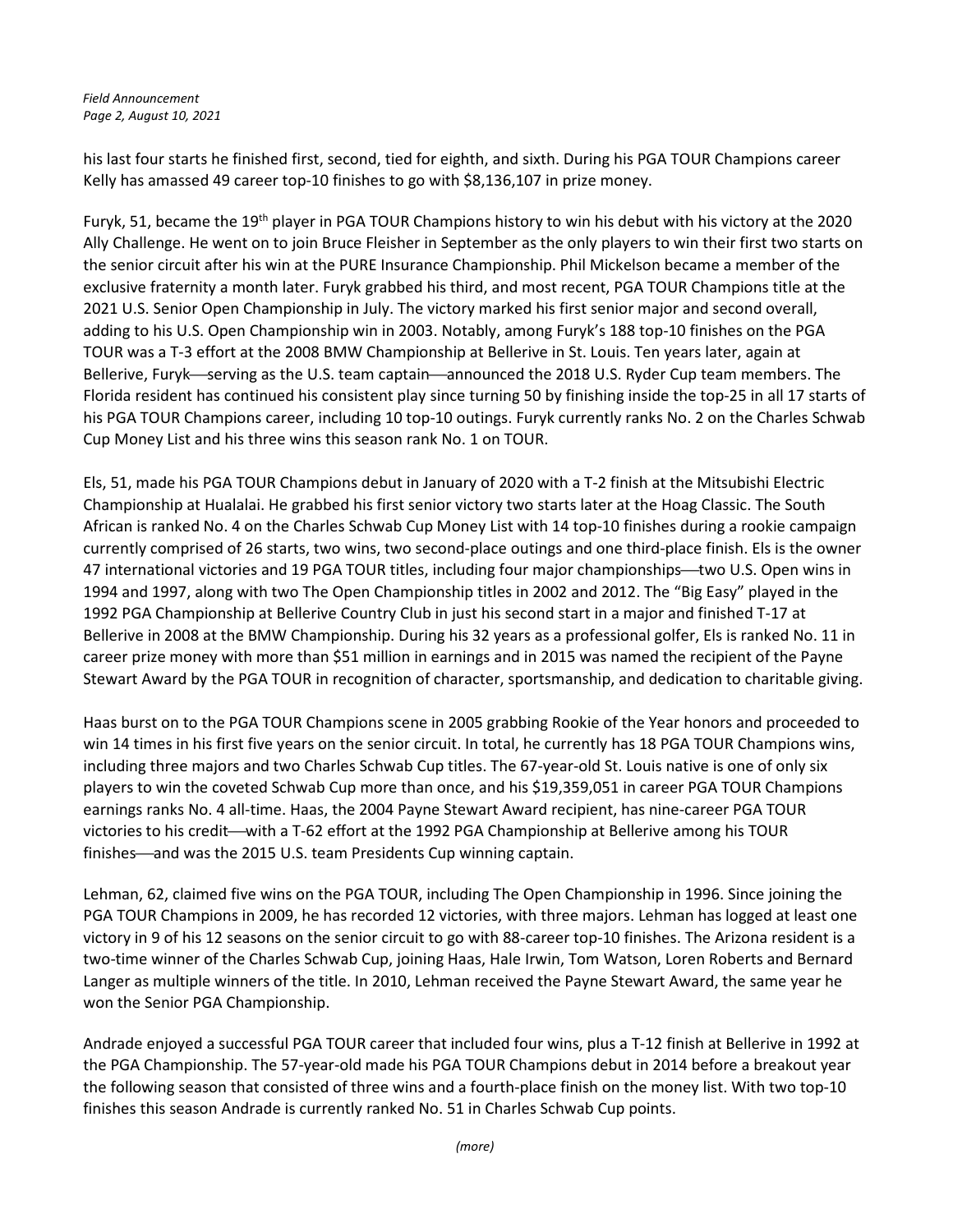## Field Announcement Page 3, August 10, 2021

The Ascension Charity Classic presented by Emerson will be one of the premier Regular Season events on the PGA TOUR Champions in 2021, which will give way to the Charles Schwab Cup Playoffs — a season-ending, three-tournament series used to determine the TOUR's season-long champion. Due to the circumstances related to the COVID-19 pandemic, PGA TOUR Champions has combined its tournaments in 2020 and 2021 to form one season, and the next Charles Schwab Cup champion will be crowned in November 2021 at the Charles Schwab Cup Championship.

Recent PGA TOUR Champion winners include "rookie" sensations Phil Mickelson, Els, and newly minted 2021 U.S. Senior Open Champion Jim Furyk. Other winners from last season include names like Darren Clarke, Miguel Angel Jimenez, and Bernhard Langer.

Tickets for the tournament can be purchased at ascensioncharityclassic.com. Two types of weekly admission options are available, a Clubhouse Ticket as well as a Grounds Ticket. Daily tickets are also offered. Tickets start at \$20, and kids 16 and under can attend for free with a ticketed adult.

All three rounds of the Ascension Charity Classic presented by Emerson will be broadcast on Golf Channel. Internationally, telecasts air in excess of 170 countries and territories, reaching more than 340 million potential households, and distributed in 15+ markets via GOLFTV.

For more information about the Ascension Charity Classic presented by Emerson, including ticket, pro-am and hospitality availability, visit the Ascension Charity Classic website at ascensioncharityclassic.com. For the latest news and updates on social media, follow the tournament on Twitter at @ascensionccg, on Facebook at facebook.com/ascensioncharityclassic and Instagram at @ascensioncharityclassic.

### About Ascension Charity Classic presented by Emerson

The Ascension Charity Classic presented by Emerson is an official event on the PGA TOUR Champions operated by Tournaments for Charity, a 501 (c) 3 non-profit entity. This 54-hole stroke play golf tournament features 81 PGA TOUR Champions professionals competing for a \$2 million purse at historic Norwood Hills Country Club in St. Louis, Missouri. The event is designed to showcase the best golf on the PGA TOUR Champions for the enjoyment of spectators and to benefit local charities in the North St. Louis County area and beyond. All three official rounds will be internationally televised on the Golf Channel. For more information, visit ascensioncharityclassic.com.

### About Ascension

Ascension is a faith-based healthcare organization dedicated to transformation through innovation across the continuum of care. As one of the leading non-profit and Catholic health systems in the U.S., Ascension is committed to delivering compassionate, personalized care to all, with special attention to persons living in poverty and those most vulnerable. In FY2020, Ascension provided \$2.4 billion in care of persons living in poverty and other community benefit programs. Ascension includes more than 160,000 associates and 40,000 aligned providers. The national health system operates more than 2,600 sites of care – including 146 hospitals and more than 40 senior living facilities – in 19 states and the District of Columbia, while providing a variety of services including clinical and network services, venture capital investing, investment management, biomedical engineering, facilities management, risk management, and contracting through Ascension's own group purchasing organization.

### About Emerson

Emerson (NYSE: EMR), headquartered in St. Louis, Missouri (USA), is a global technology and engineering company providing innovative solutions for customers in industrial, commercial and residential markets. Our Automation Solutions business helps process, hybrid and discrete manufacturers maximize production, protect personnel and the environment while optimizing their energy and operating costs. Our Commercial & Residential Solutions business helps ensure human comfort and health, protect food quality and safety, advance energy efficiency and create sustainable infrastructure. For more information visit Emerson.com.